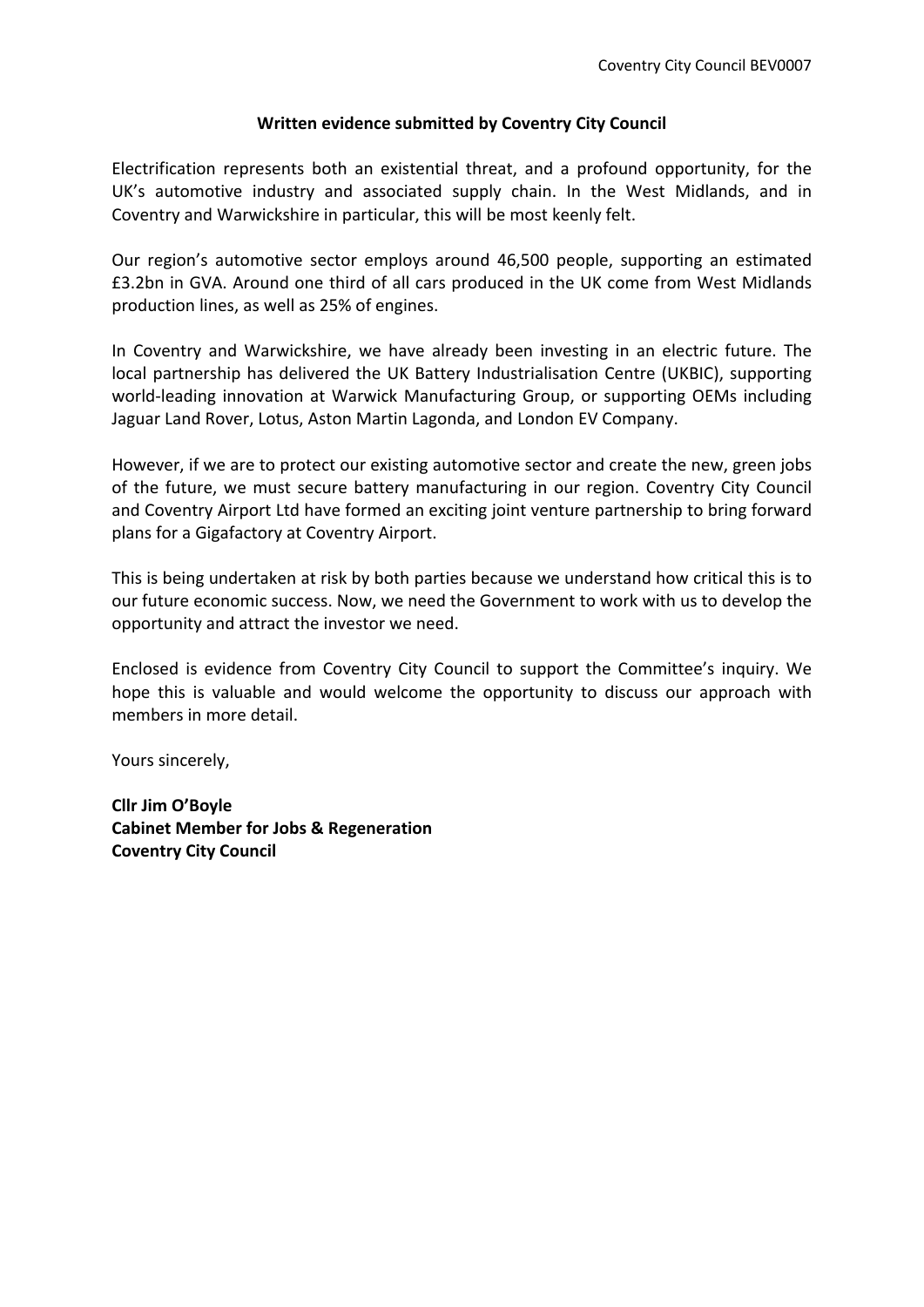# **Environmental Audit Committee – call for evidence**

# **Technological Innovations and Climate Change: Battery Electric Vehicles**

# **Evidence from Coventry City Council**

# **A once in a generation opportunity**

Electrification represents the biggest change to the automotive sector since the internal combustion engine. The changes to the sector will be seismic with no new petrol and diesel engines to be produced by 2030, driven by Government policy to reach Net Zero.

This is both an existential threat to the UK's automotive sector, and a once in a century opportunity to take the global lead in automotive technology. Securing a Gigafactory in the UK is critical to this strategy. According to the Faraday Institution, without a Gigafactory to produce batteries and support wider electric vehicle manufacturing, the UK automotive sector will miss out on 105,000 jobs by 2040.

For the West Midlands, which is reliant on automotive production for jobs and economic growth securing a Gigafactory is fundamental to our prospects. It is critical that the Government recognises the scale of the opportunity and backs the West Midlands so it can become globally competitive and attract the Gigafactory investment required.

# **The West Midlands: the obvious location for a UK Gigafactory**

If the UK is to lead the world in green technology, whilst protecting and creating automotive jobs, we must secure investment in a Gigafactory.

The West Midlands is already the home of the UK automotive sector, with a powerful and mature automotive cluster. Within the region, Coventry and Warwickshire is emerging as a recognised centre of excellence for battery technology. We are home to Jaguar Land Rover's global headquarters, WMG, LEVC, Lotus Engineering, and the UK Battery Industrialisation Centre (UKBIC).

Coventry Airport, sitting at the heart of this cluster, has been identified as the preferred site for a West Midlands Gigafactory. A Joint Venture partnership between Coventry City Council and Coventry Airport Ltd has been created to bring forward a planning application for the site and are in discussions with potential investors.

If the UK is to secure a Gigafactory for battery production, the West Midlands is the obvious location to channel Government investment to make it happen.

# **Locating a Gigafactory in the UK: creating the right eco-system**

According to the Faraday Institution, the UK is likely to need up to eight Gigafactories to meet national demand for battery manufacturing. Choosing where to support the location of a Gigafactory is critical to maximising its economic and industrial impact.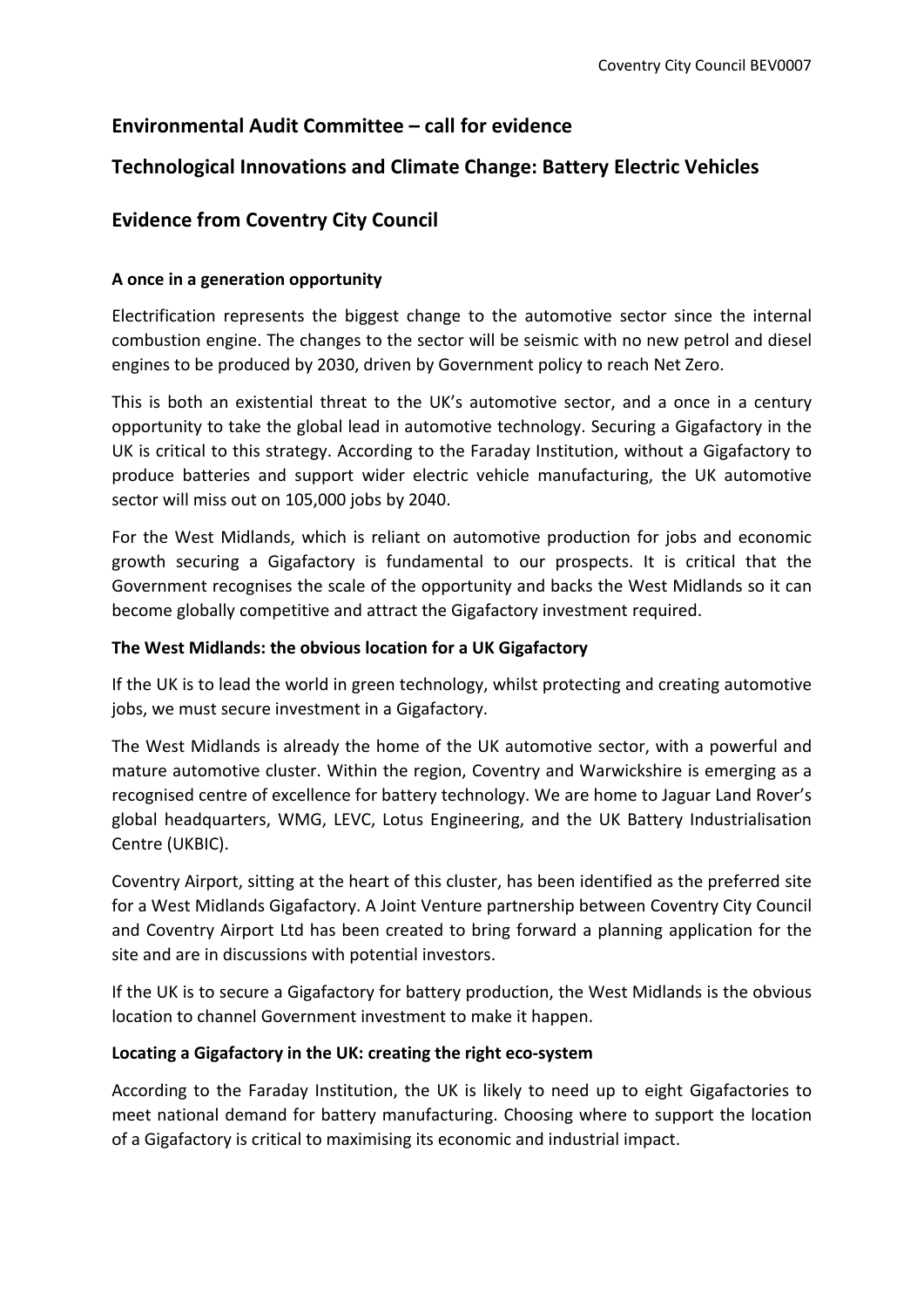When identifying potential areas to locate a Gigafactory, the Government should consider the following:

- 1) **Access to a customer:** batteries are expensive and difficult to transport. Being close to their customer is important for manufacturers and investors.
- 2) **Access to skills and supply chain:** Manufacturing batteries is highly skilled work and the ability to utilise or up-skill a local workforce is critical.
- 3) **Access to research and development:** The battery industry is going through a period of rapid change and development. It is important that a Gigafactory can access cutting edge thinking and research.
- 4) **Access to power:** A Gigafactory uses large amounts of power and it is vital this is reliable and stable.

The West Midlands is the beating heart of the UK automotive sector and is home to a powerful automotive cluster. Major manufacturers include Jaguar Land Rover, Aston Martin Lagonda, Lotus, London EV Company, and BMW.

The region has a skilled workforce, and a mature automotive supply chain. There is an exciting opportunity to invest in up-skilling the existing workforce to deliver the needs of a Gigafactory and electrification.

Within the West Midlands, Coventry and Warwickshire has emerged as a centre of excellence in battery technology. The region is home to the UK Battery Industrialisation Centre (UKBIC), as well as Warwick Manufacturing Group, which are delivering the UK's most cutting-edge battery research.

In Coventry Airport, the West Midlands partnership has identified a site which is available and can deliver the land, infrastructure, and power supply needs for a Gigafactory. The site and region are ideal locations for a UK Gigafactory, and we would urge the Government to continue to invest in creating the perfect eco-system in the West Midlands to attract an investor.

# **Investment: delivering the right incentives**

As part of the 10-point plan for a Green Industrial Revolution, the Government has made £500m available to support the development of Gigafactories in the UK. However, this is unlikely to be enough of an investment to deliver more than one, or possibly two, gigafactories.

The Government has also stipulated that bids for funding should be submitted by a Gigafactory investor. This does not offer investors the certainty they need to make commercial decisions on total investments which are likely to be more the £2bn.

Instead, we would urge the Government to consider allowing bids from local partnerships to secure funding in advance of an investor being identified. This would make potential sites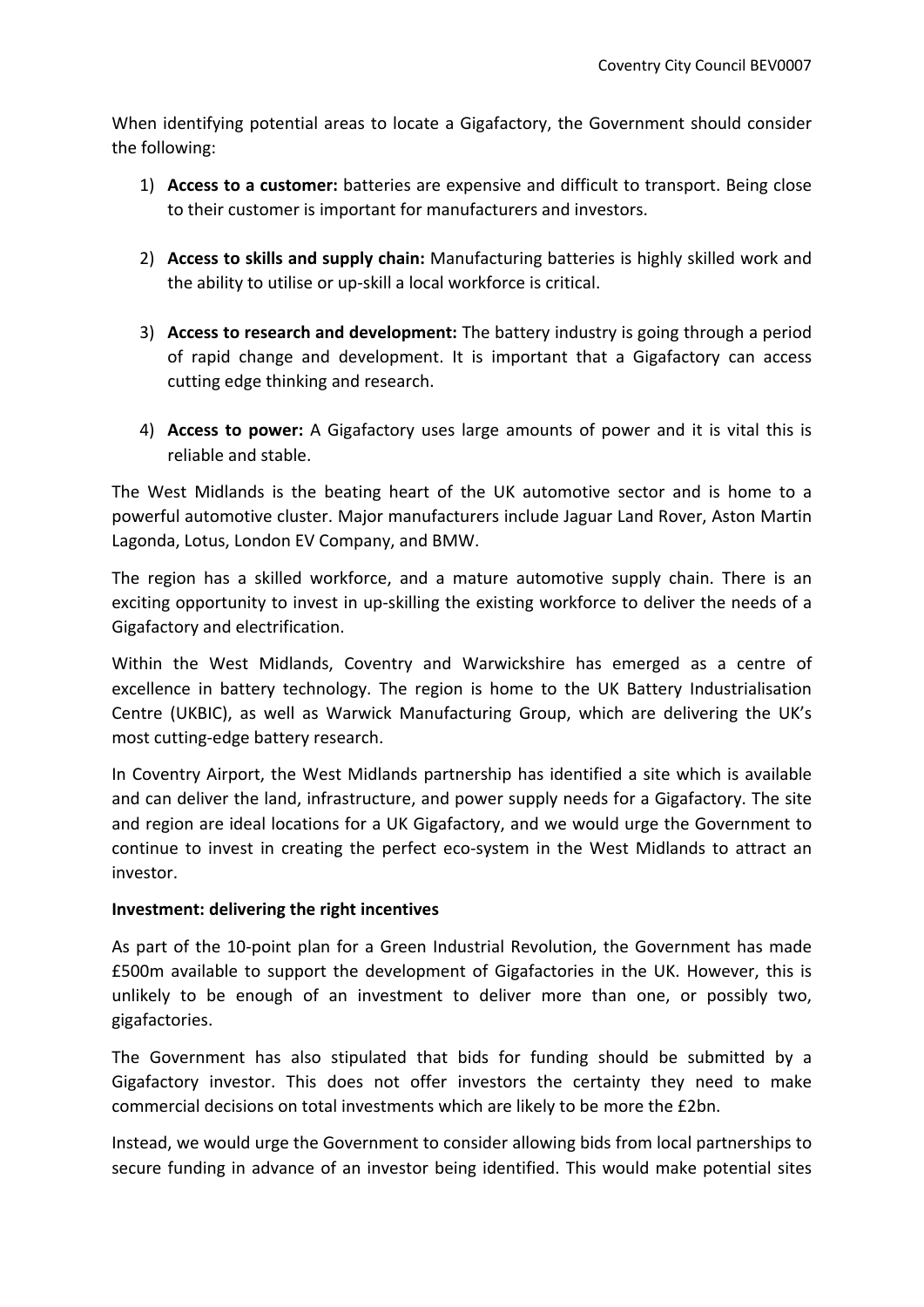more attractive to investors and allow for a Gigafactory to become operational much more rapidly.

However, in addition to the £500m which has been made available, we would also encourage the Government to invest heavily in creating the right skills and supply chain to attract an investor.

This could include utilising existing programmes such as the Apprenticeship Levy or designing new schemes which could support the transition to electrification for those jobs most likely to be displaced by emerging technologies.

A Gigafactory investment will be required before the full transition of the supply chain can take place. However, the Government can create the foundations of a comprehensive electrification skills strategy which can be rapidly scaled to support a Gigafactory investment and make the UK one of the most attractive locations in the world for battery manufacturing.

In Asia, the incentives being offered to battery manufacturers is much more significant and valuable. Whilst we recognise that in Europe such incentives are difficult to match, we would urge the Government to go further than current proposals to ensure the UK remains globally competitive.

# **Collaborating with local and combined authorities**

It is vital that the UK Government work with councils and devolved authorities to secure investment in a Gigafactory. Local authorities understand their supply chains and ecosystems in granular detail and are best placed to implement and deliver Government investment and policy.

The local partnership in Coventry and Warwickshire, for example, has invested around £455m to create the perfect environment for a Gigafactory. This includes major infrastructure investment, as well as investment in the UK Battery Industrialisation Centre.

We would also encourage the Government to look at a range of other option to secure the UK's first Gigafactory, potentially working with local authorities. This could include an equity finance model utilising a state-backed joint venture with a potential investor. This is a similar model used to deliver the UK Battery Industrialisation Centre in Coventry.

A Gigafactory would be unique and the first of its kind in the UK so we urge the Government to think creatively about how this can be supported and incentivised.

# **Conclusion**

The transition to electric vehicles represents an existential threat to the UK automotive sector. Unless we act now, we risk for all time losing out on the jobs and economic growth such manufacturing brings. Without a UK Gigafactory, over time we will lose our automotive sector to those countries and regions which can provide battery supply.